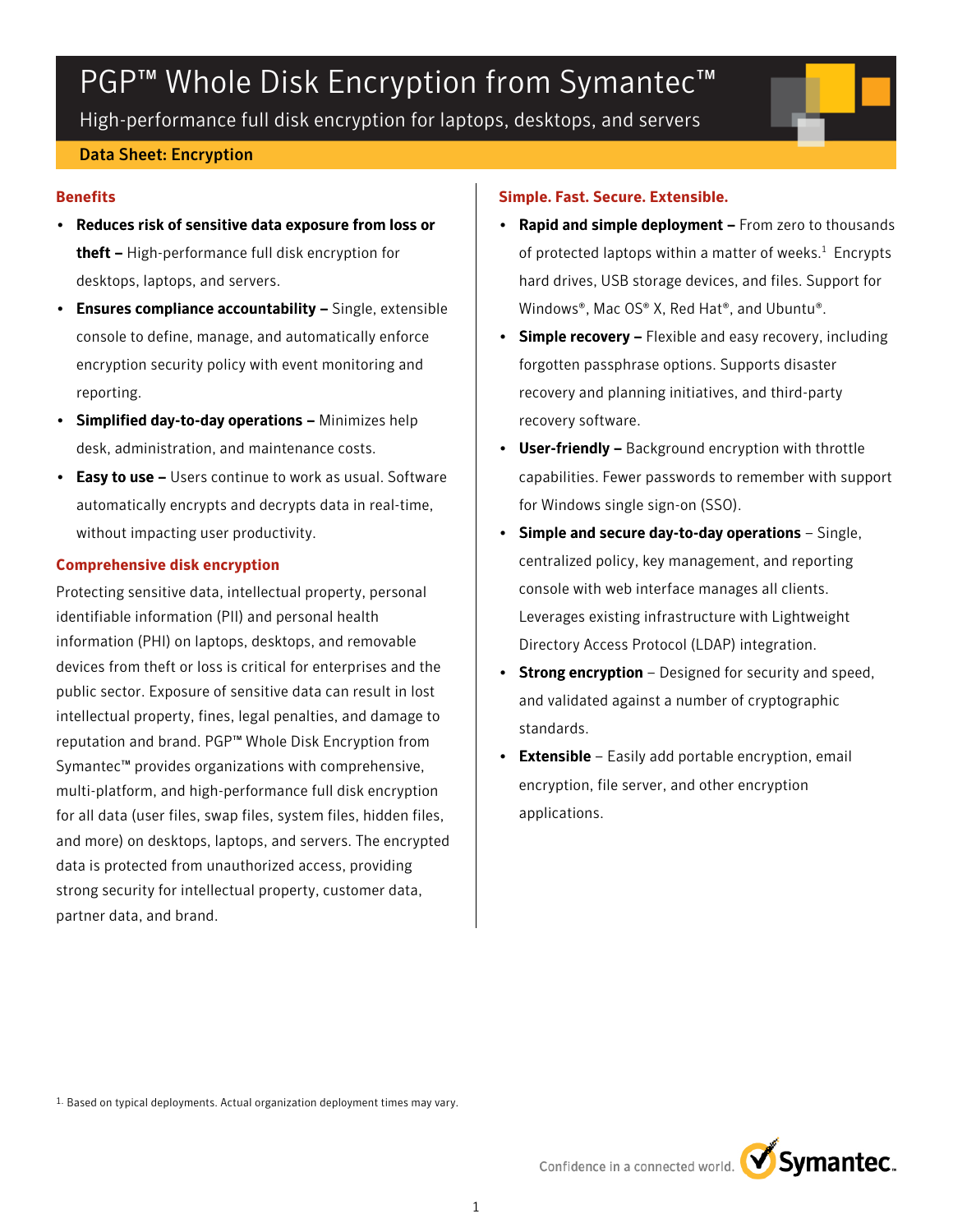# Data Sheet: Encryption PGP<sup>™</sup> Whole Disk Encryption from Symantec<sup>™</sup>

#### **Rapid deployment**

- Flexible .MSI and .PKG formats support most rapid deployment tools such as Systems Management Server®, ZENworks®, and Altiris®.
- Multi-platform: Protects Windows (including Windows Server®), Mac OS X (including Boot Camp®), and Linux® (Ubuntu, Red Hat).
- Silent and invisible enrollment.
- Support for Casper® and other backup software.

## **Centralized management**

- Web-based administration console.
- Enforced user, password, and machine policies.
- Stay-compliant reporting includes machine encryption status, logon failure alerts, and device management.
- Log integration.
- Directory integration through LDAP.
- Strong user key management.

## **Security and cryptography**

- Hardware-based cryptographic acceleration via Intel® Advanced Encryption Standard Instructions (AES-NI) supporting Windows, Mac OS X, and Linux operating systems.
- High-performance, validated, optimized, and strong encryption.
- Built with high-performance Hybrid Cryptographic Optimizer (HCO) technology with Advanced Encryption Standard (AES) 128-bit and 256-bit encryption.
- Smart card (including Personal Identity Verification (PIV) cards), Trusted Platform Module (TPM), and passphrase authentication options.<sup>2</sup>
- Federal Information Processing Standards (FIPS) 140-2 validated, CESG Assisted Products Scheme (CAPS) approved, Defence Infosec Product Co-Operation Group

(DIPCOG) approved, Common Criteria Evaluation Assurance Level (CC EAL) 4+ certification.

• Intel<sup>®</sup> Anti-Theft support available (optional).

## **Reset passphrase and machine recovery**

- Local self-recovery with question-answer authentication avoids help desk calls and does not require network connectivity.
- Secure, one-time use Whole Disk Recovery Token (WDRT).
- Patented, split Additional Decryption Key (ADK) supports corporate access to data and Disaster Recovery and Planning (DRP).
- Machine recovery including support for Windows<sup>®</sup> Preinstallation Environment (PE) and Bart's Preinstallation Environment (BartPE).
- Support for Guidance® Software EnCase® and AccessData® Forensic Toolkit forensic software.

## **User-friendly**

- Background initial encryption allows users to work as usual without interruption.
- Throttle capability with pause, CPU usage, and power failure safety options.
- Hibernation support on Windows.
- Protects shared systems with multiple users.
- Customizable pre-boot screen.
- Over 50 languages and keyboards supported.
- Windows SSO support.

## **Technical specification**

For complete technical specifications, please visit

<http://go.symantec.com/encryption>



<sup>2.</sup> Pre-boot smart card and Trusted Platform Module (TPM) support only on Windows.